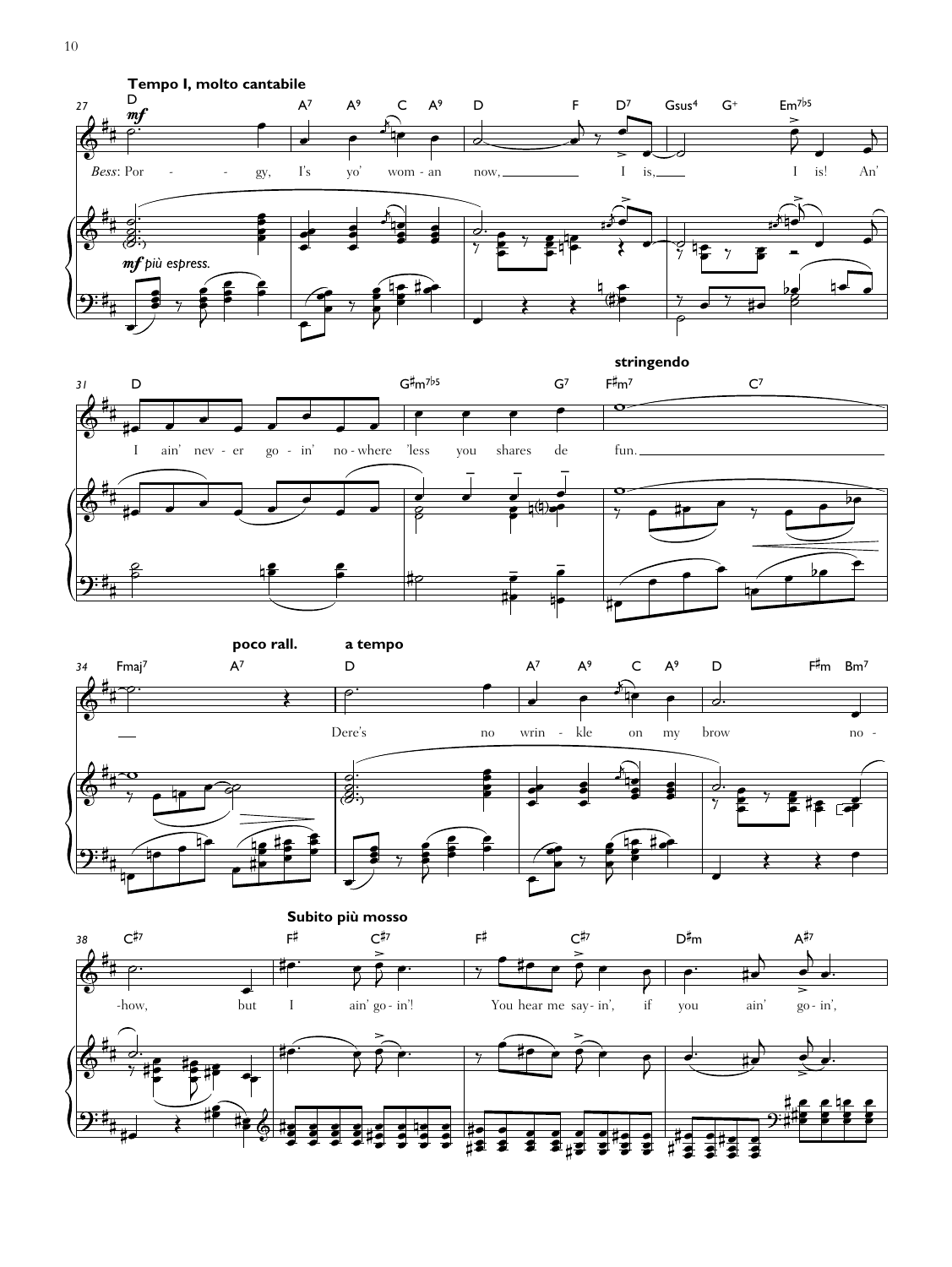## **FASCINATING RHYTHM from** *Lady, Be Good!*

Music and Lyrics by George Gershwin and Ira Gershwin







© 1924 Chappell Co Inc, USA Warner/Chappell North America, London W6 8BS